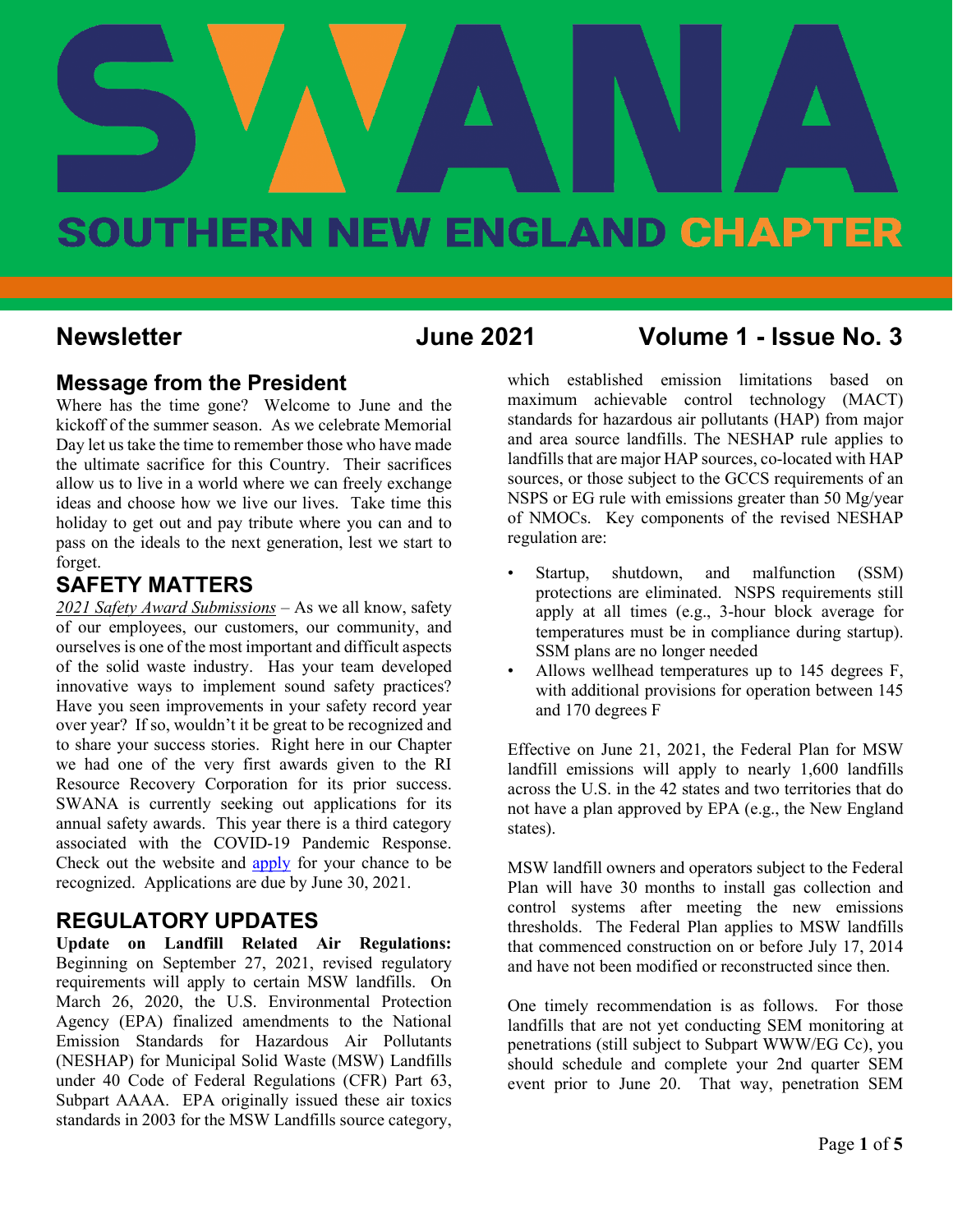monitoring (required under Subpart OOO) will begin with the 3rd quarter event.

The new Federal Plan aligns with the 2016 New Source Performance Standards (Subpart XXX) and NESHAP Subpart AAAA.

# **TRAINING OPPORTUNITIES**

Do you have a topic you wish someone would talk about? Please reach out and let us know. Our Board will see if we have the local expertise to help pull together a training event focused on issues that concern you.

# **ODDS & ENDS**

## **New Biosolids Gasification Facility Proposed:**

Northeast Biosolids & Residuals Association (NEBRA) member Aries Clean Technologies is proposing a biosolids gasification facility in Taunton, Massachusetts. The proposed facility would be located at the City's former landfill site on East Brittannia Street and could become a significant – and much needed -- new outlet for up to 470 tons per day of biosolids in Massachusetts. The project is currently undergoing environmental and local planning reviews. The Taunton City Council approved a Host Community Agreement back in February. Information about the project can be found on the City of Tauntons [website.](https://www.taunton-ma.gov/department-public-works/solid-waste-and-recycling/pages/aries-taunton-biosolids-gasification-project)

Gasification is one of the thermal technologies that the U.S. Environmental Protection Agency (EPA) is studying for its potential to destroy per- and polyfluoroalkyl substances (PFAS) that collect in wastewater solids. EPA's PFAS Innovative Technologies Team (PITT) has generated a [Research Brief](https://www.epa.gov/chemical-research/research-brief-potential-pfas-destruction-technology-pyrolysis-and-gasification) on pyrolysis and gasification and has included these technologies in its interim guidance on the destruction/disposal of PFAS-containing materials. There is ongoing research and active debate about what temperature is required to break the carbon-fluorine bonds in PFAS but Aries says its process can destroy PFAS.

For septage haulers and biosolids managers on Cape Cod, this proposed regional gasification facility is welcomed. It has become more difficult to manage biosolids and other residuals generated on the Cape as outlets have been shrinking and costs increasing as a result of market pressures on all three biosolids management methods. Incineration capacity continues to be tight and few landfills accept sludge in Massachusetts.

According to a 2018 study by NEBRA for the Massachusetts Clean Energy Center, about 43% of the

biosolids generated in the Commonwealth are sent to incinerators and about 18% goes to landfills, almost all of which are out-of-state. About 38% of the Massachusetts biosolids are beneficially reused as soil amendments. But those patterns are changing as the Massachusetts Department of Environmental Protection (MassDEP) has initiated the process for setting screening standards for PFAS in land-applied residuals. MassDEP requires quarterly testing of those materials.

# **UPCOMING EVENTS**

- EBC Solid Waste: Conference of State Solid Waste Directors – June 18, 2021 – Virtual Conference – [REGISTER HERE.](https://ebcne.org/event/ebc-solid-waste-leadership-webinar-conference-of-state-solid-waste-directors/?instance_id=)
- SNE SWANA Annual Scholarship Golf Outing & Clambake will be held either July  $15<sup>th</sup>$  or July  $26<sup>th</sup>$ . We are still working on the final details and will send more information shortly. Come and enjoy and wonderful time with your friends.

# **WHATS IN THE NEWS?**

- Connecticut passed an update to its bottle bill increasing the fee from \$0.05 to \$0.10 for deposits. In addition, they have expanded the list of drink containers now requiring a deposit to now include juice, tea, coffee, sports and energy drinks, and a few others. The legislation also requires a \$0.05 surcharge on 50 milliliter liquor bottles known as "nips". This money is to be transferred to municipalities to aid in the cleanup of litter. This is the first major change to the bottle bill since its inception over four decades ago. The legislation had cleared both the CT House and Senate and is heading to Governor Lamont for signature. More information on the legislation can be found [here.](https://ctnewsjunkie.com/2021/06/03/bipartisan-bottle-bill-update-heads-to-gov/)
- MIRA Request for Proposals (RFP's): CT MIRA has two (2) RFP's on the street looking for entities to assist with the Transportation and Disposal of Municipal Solid Waste. Both are due on August 16<sup>th</sup>, 2021 and can be accessed [here.](https://www.ctmira.org/business-links/current-bids-rfp-rfq/)

# **TECHNOLOGY / VENDOR SPOTLIGHT?**

SNE SWANA looks to bring to its members new and innovative ways to assist in performing our jobs. As part of that effort, we are offering a section of our newsletter dedicated to a technology or supplier that offers something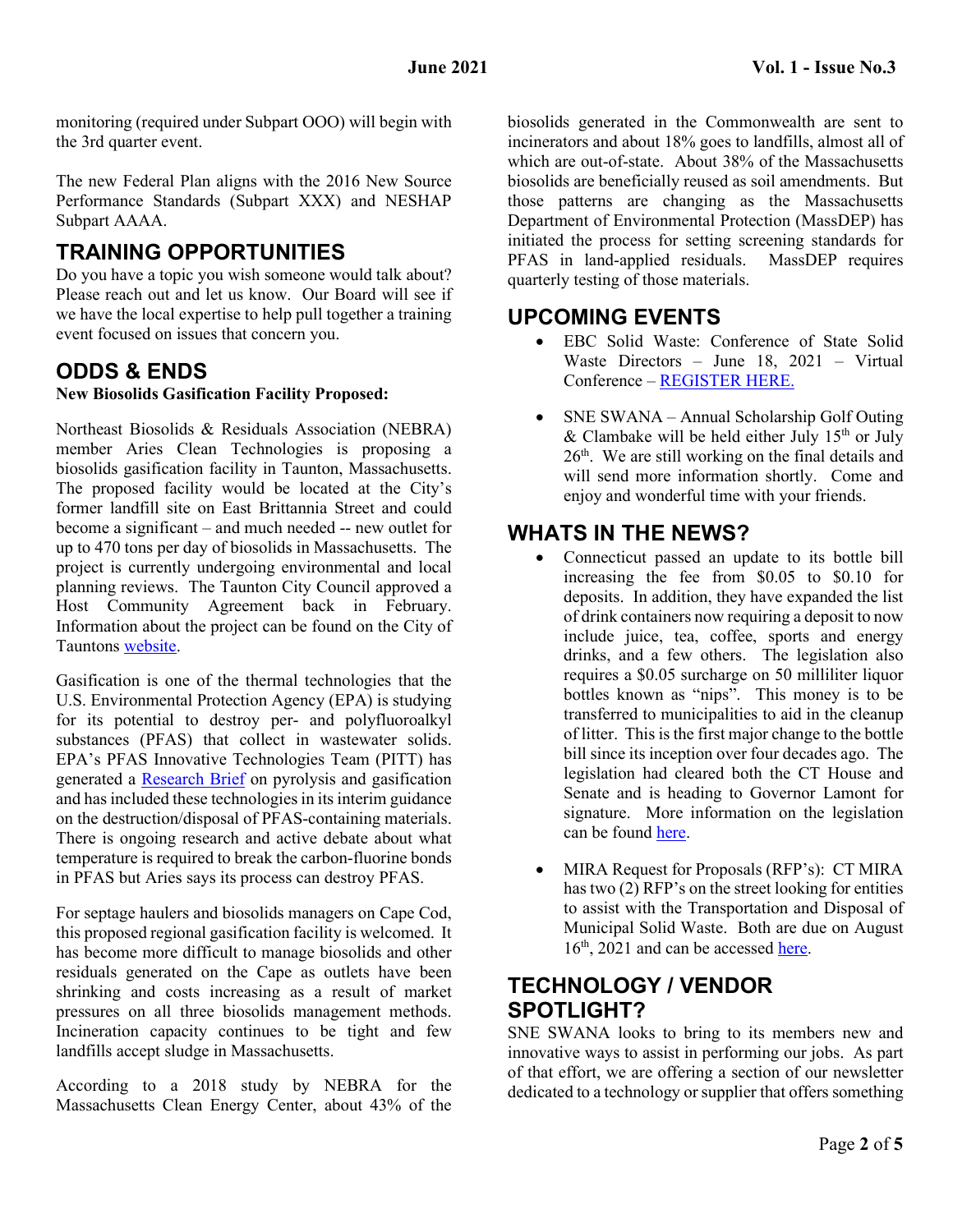of interest that may be of benefit to you. We hope you will take advantage and reach out as needed to these supporters of our Chapter.

### **Heartland Water Technology, Inc.**

Heartland Water Technology, Inc. works at the intersection between wastewater, renewable energy, and resource recovery.

Its platform technology, the Heartland Concentrator™, has a proven track record of successfully treating challenging wastewaters, including landfill leachate, with unparalleled reliability, little to no pre-treatment, and at a lower life-cycle cost than traditional evaporation technologies. Unique to Heartland is the ability to use waste heat from a variety of sources as thermal energy for evaporation.

*Challenge:* Three Rivers, like many landfills, had a longstanding relationship with its local Publicly Owned Treatment Works ("POTW") which had been accepting 12,000 to 24,000 GPD of its landfill leachate for many years.

Unfortunately, transport and disposal ("T&D") costs were consistently rising and Three Rivers was paying over \$0.09/gallon for off-site leachate disposal. Adding to Three Rivers concerns was talk that the local POTW may discontinue accepting leachate and the T&D cost for the next closest disposal outlet would be over \$0.20/gallon.

Faced with rising costs and the threat of a steep change that could double or triple its costs without warning, Three Rivers took proactive steps to 'control its own destiny.'

*Solution: A*fter extensive analysis, Three Rivers selected the lowest total life-cycle cost option that met its requirements, which was the Heartland Concentrator in a 25,000 gpd Hybrid CoVAP configuration.

*Hybrid CoVAP™ Configuration*: CoVAP™ stands for Cogeneration for Industrial Evaporation. The Heartland Concentrator was designed and patented for using waste heat from engines or turbines beneficially to evaporate wastewater. This is a classic Cogeneration solution. A Hybrid CoVAP™ configuration combines cogeneration with additional heat from a landfill gas flare. This configuration is particularly valuable when you want to use the thermal energy from cogeneration beneficially but there is insufficient heat to evaporate all your leachate.

The Hybrid CoVAP solution provided clear economic benefit to Three Rivers by allowing Three Rivers to run at full capacity while using less LFG. This capability maximizes the value of landfill gas by always running the

energy plant and never having to compromise between generating renewable energy and evaporating leachate.

The flare design provides sufficient thermal energy to run the evaporation plant at capacity, if required, without the need for the exhaust from the energy plant should the energy plant be down for any reason. A simple and easyto-configure control system automatically balances thermal demand between the flare and the engine waste heat.

*Cogeneration:* The Heartland Concentrator is designed to evaporate 25,000 gallons per day. Thermal energy from the exhaust of the on-site 2G supplied 999kW Caterpillar-MWM Landfill Gas engine is sufficient to evaporate 5,000 gallons of leachate per day. The balance of the required heat for evaporation is provided by the landfill gas flare.

The simple engine integration drafts the waste heat from the engine exhaust stack. Consequently, there is no backpressure whatsoever placed on the engine making this a safe, and fail-safe, integration.

As of September 2020, Three Rivers had treated an average of over 23K gallons per day of landfill leachate achieving volume reduction of over 96% and over 90% up-time.

*Conclusion:* Prior to installing the concentrator, 3 Rivers was spending a minimum of \$0.095 per gallon in transportation and disposal costs and faced the possibility of costs increasing to levels above \$0.20 per gallon. With Heartland's concentrator, Three Rivers estimates total cost, including operating costs and capital recovery, to be \$0.06 per gallon. Importantly, the system is in place for the long – term providing cost-certainty for Three Rivers and giving Three Rivers full control of their leachate treatment.

*Inquiries and questions about Heartland should be sent to: Casey Cammann, Chief Marketing Officer, at [ccammann@heartlandtech.com.](mailto:ccammann@heartlandtech.com)* 

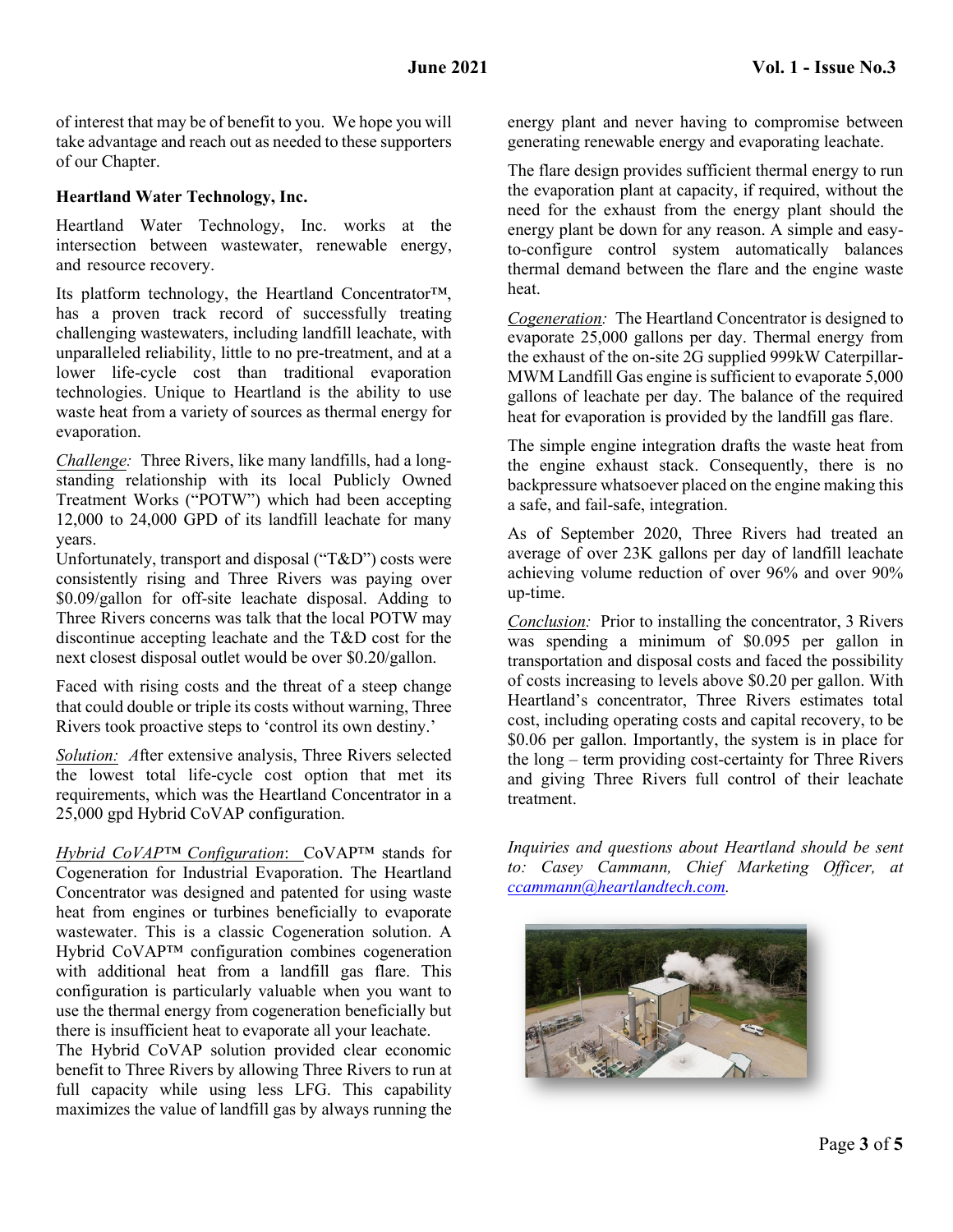# **Chapter Officers and Board of Directors**

# *Officers*

**Brian N. Card, P.E. President** WIN-Waste Solutions

**Lindsey Welcome, P.E. Secretary** Brown & Caldwell

**Ron St. Michel, P.E. Vice President** Sanborn, Head & Associates, Inc.

**Phil Goddard Past President**

**Inga Lermontov-Hoit Treasurer** RI Resource Recovery Corporation

# *Board Directors*

Barry Van Laarhoven, P.E. Region 8 Director Civil & Environmental Consultants

**Katie Scott** Director Brown & Caldwell

Town of Bourne

**Joseph Brennan** YP Director RI Resource Recovery Corporation

**Amy Knight, P.E.** Director Civil & Environmental Consultants

**Jackie Caceci, P.E.** CT Director Tighe & Bond

**Greg McCarron, P.E.** Director SCS Engineers

**Scott Alfonse** Director Greater New Bedford Refuse District